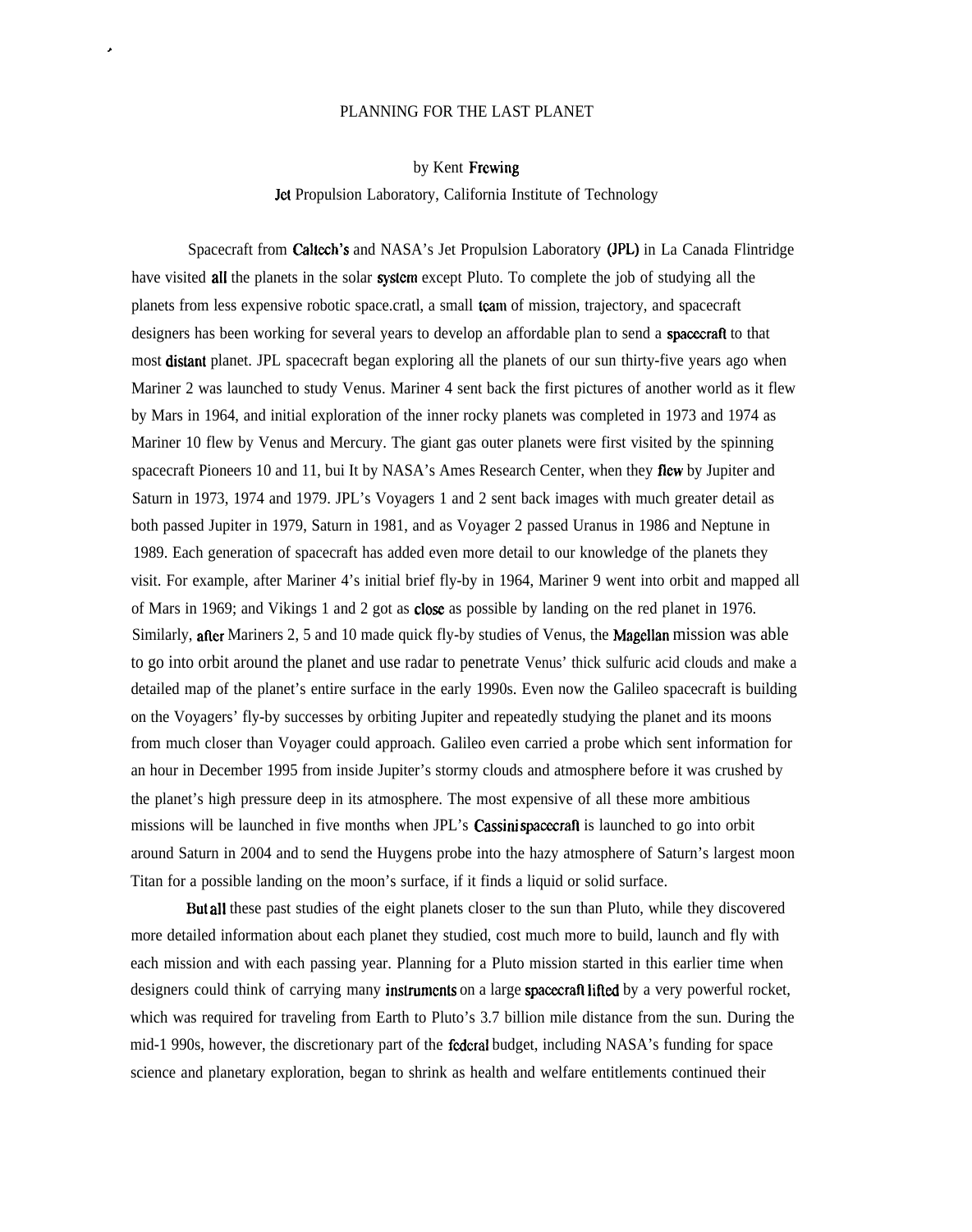rapid growth and as eliminating the federal deficit became a higher priority. The work on a Pluto mission has therefore slowed as the team has tried to reduce total mission costs by designing smaller and less expensive spacecraft which would require smaller and less expensive launch rockets. Today, the mission is called the **Pluto-Kuiper** Express **to indicate** that it is less expensive and that it will continue long **past** its encounter with Pluto to explore the Kuiper Belt of comet-like iey and rocky bodies billions of miles beyond the nine planets known to humans. Pluto-Kuiper Express is one of three missions called "Fire and Ice" which, in addition to the Pluto mission, include a plan to explore Jupiter's moon Europa to study whether it might have a liquid water ocean which could contain life, and a mission to explore the hot and dangerous neighborhood of the sun. The advanced and miniaturized technologies required to fly these ambitious missions are being developed under a JPL program called "X2000," which will be run like a normal intense, schedule-driven flight project, and will provide new technical capabilities every couple of years, which ean be used on the Pluto-Kuiper Express, but which ean be used on any future planetary or deep space missions that require smaller, less expensive, but more capable equipment. For instance, although the Galileo orbiter now orbiting Jupiter is twenty-two times larger than any possible Pluto spacecraft, the Pluto spacecraft computer must be twenty to fifty times smaller than the Galileo computer.

Pluto has been a puzzle to astronomers ever since it was discovered by 24-year-old Clyde Tombaugh at the Lowell Observatory in Flagstaff in 1930. Tombaugh had to find the planet strictly by careful observation since calculations of disturbances in the orbits of Uranus and Neptune thought to be caused by the gravity of a hypothetical ninth planet were wrong. Pluto was named by an eleven year old **English school girl for the Roman god of the underworld, and has a diameter only two-thirds that of** Earth's moon: 720 miles. From Earth, Pluto's physical characteristics seem to be similar to Neptune's moon Triton: a surface composed of solid nitrogen, methane (natural gas) and carbon monoxide at a temperature of almost 400 degrees Fahrenheit below zero (on the temperature scale on which absolute zero--where all atomic motion stops--is 463 degrees below zero). Only nineteen years ago astronomers discovered that Pluto was really two bodies; it had a moon half its own diameter which was named Charon after the boatman who, in Greek mythology, ferries souls across the River Styx to the underworld realm of Hades (the earlier Greek name for the Roman Pluto). The **Pluto-Charon** system is thought to have been formed by a collision between two independent bodies from the Oort Cloud or Kuiper Belt, two clouds of small iey bodies surrounding the solar system far beyond Pluto's orbit which arc thought to be the **source** of **comets** that we see as they occasionally fall toward the sun. Pluto and **Charon** are thought to have formed independently because their surface materials are so different; Pluto's surface contains methane and no water, while Charon's has frozen water but no methane. Pluto is so distant that a full revolution around the **sun takes** 248 years, but right now, because its orbit is so elliptical or elongated, it is closer to the sun than its next closest neighbor, Neptune. However, this condition has lasted only from 1979 through 1999 out of its entire 248-year orbital period.